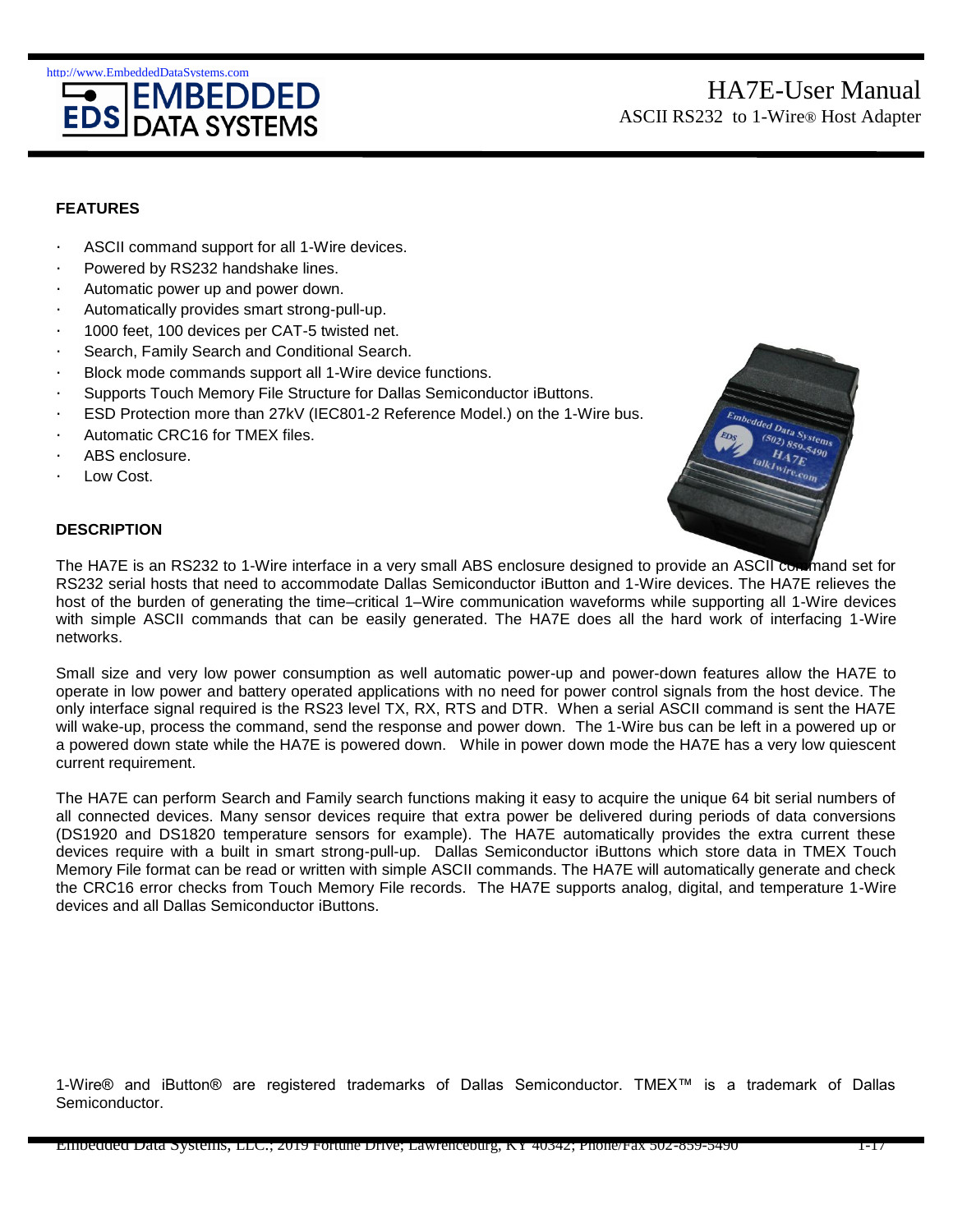i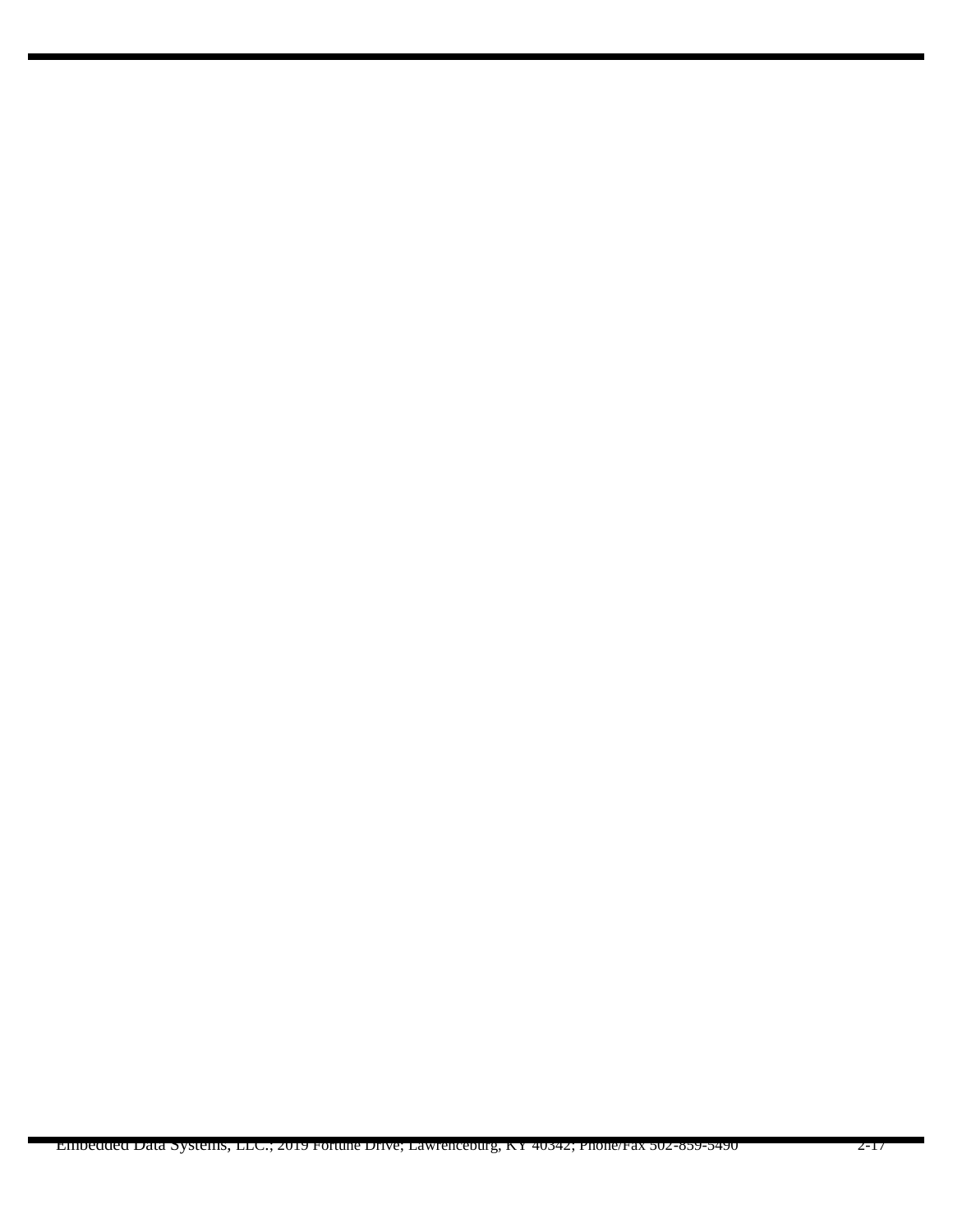# **HEMBEDDED**<br>EDS DATA SYSTEMS

## HA7E-User Manual

ASCII RS232 to 1-Wire® Host Adapter

#### **Command List**

### **'S' SEARCH ROM:**  Allows the HA7E to use a process of elimination to identify the 64–bit ROM codes of all slave devices on the bus. **'s' NEXT SEARCH ROM:**  Identify the 64–bit ROM codes of the next device on the bus, must be preceded by "S" command. **'F' FAMILY SEARCH:** Search command, except that only the device with a matching family code will participate in the search. **'f' MORE FAMILY SEARCH:** Search command, next matching family code, must be preceded by "F" or "f" command. **'C' CONDITIONAL SEARCH (ALARM SEARCH):** Search command, except that, only devices fulfilling a specific condition will participate in the search. **'A' ADDRESS Select:** Selects a device on the 1-Wire bus with a matching 64-bit ROM code. **'Z' WRITE ZERO BIT:** This command allows a single zero bit to be written on the bus. **'O' WRITE/READ ONE BIT:** This command allows a single one bit to be read, or written on the bus, or a zero bit to be read. **'R' 1-WIRE RESET:** The Reset command generates a reset pulse on the 1-Wire bus. **'G' READ PAGE:** Allows one page of data to be read from an iButton or 1-Wire memory device. **'g' READ NEXT PAGE:** Read next page from an iButton or 1-Wire memory device, must be preceded by "G" or "g" command. **'L' READ FILE RECORD:** Allows one TMEX™ file record of data to be read from an iButton or 1-Wire memory device. **'l' READ NEXT FILE RECORD:** Read next TMEX<sup>™</sup> file record, must be preceded by "L" or "l" command. **'U' WRITE File RECORD AT PAGE, WITH CRC16:** Write to 1-Wire devices and iButtons in Touch Memory File Structure records. **'W' WRITE BLOCK:** Similar to the write/read bit command on blocks of up to 32 bytes. **'M' MATCH ROM COMMAND:** Sends a Reset and a Match ROM command for the currently selected device. **'P' POWER DOWN THE 1-Wire Bus:**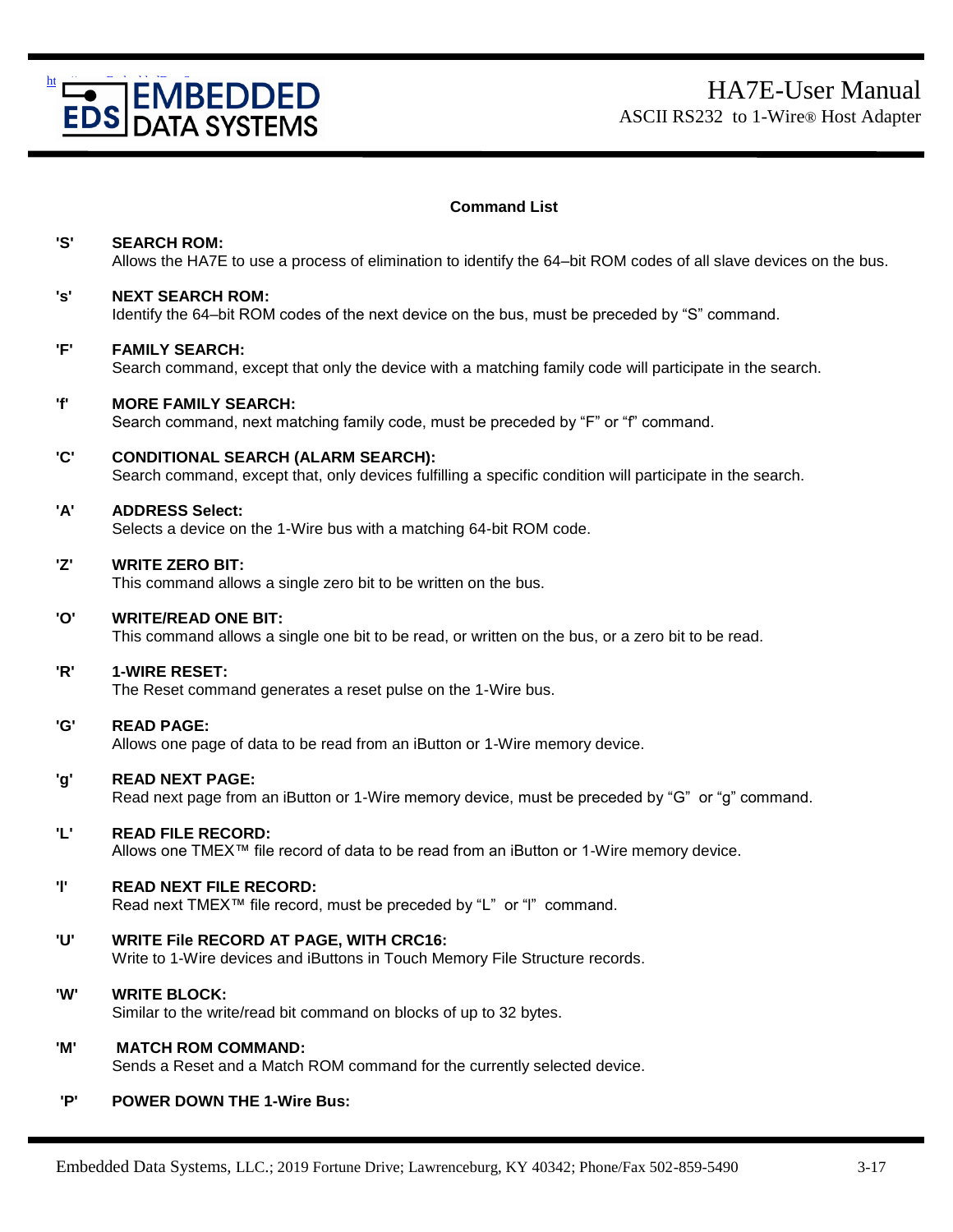The 1-Wire bus and the HA7E will power down at the end of this command.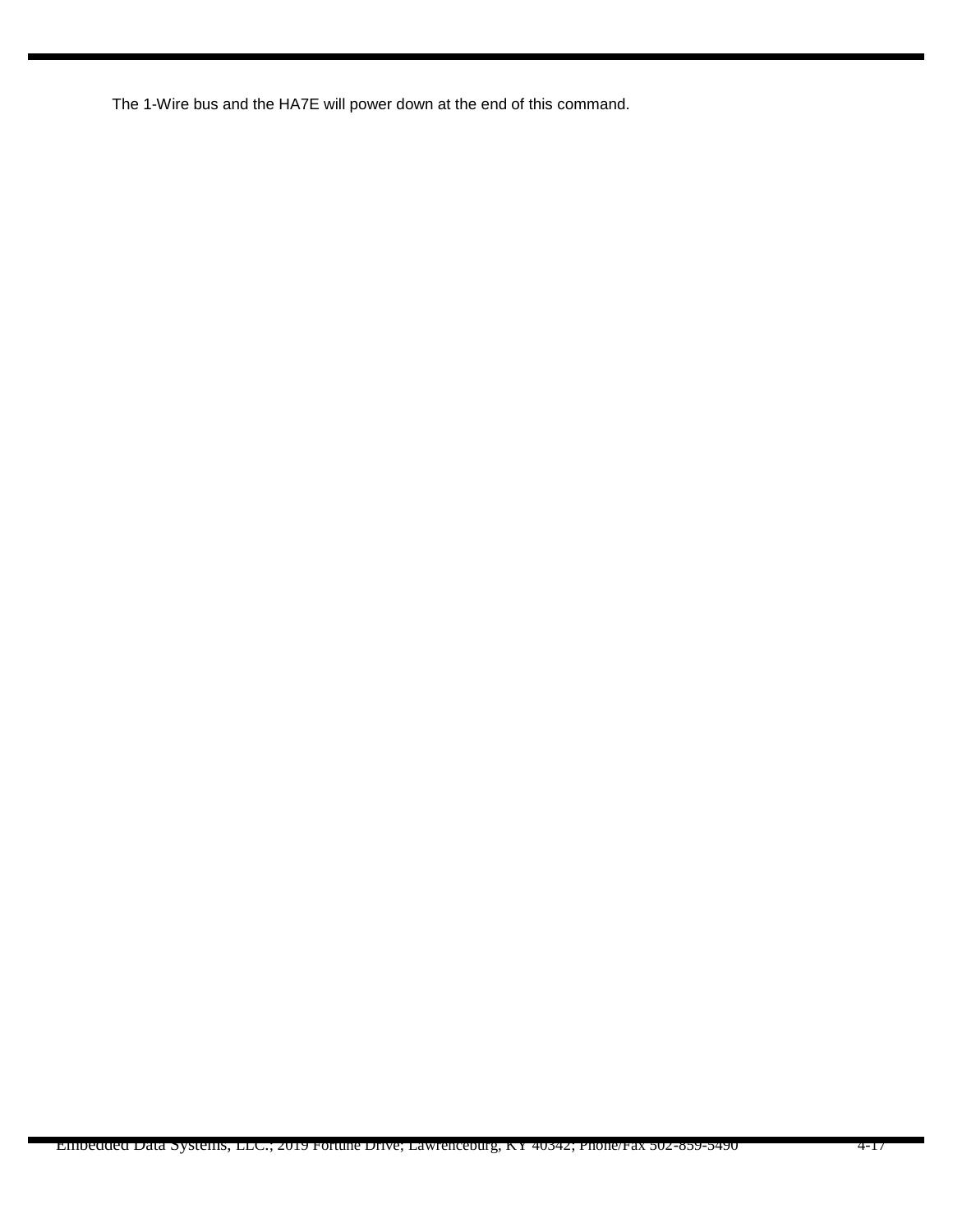#### **Search ROM Command**

#### **'S' SEARCH ROM**

#### **Form: "S"** (a single character command)

When a system is initially brought up, the host application might not know the number of devices on the 1–Wire bus or their 64–bit ROM codes. The Search ROM command allows the HA7E to use a process of elimination to identify the 64– bit ROM codes of all slave devices on the bus. The Search ROM process is the repetition of a simple 3–step routine: read a bit, read the complement of the bit, then write the desired value of that bit. The HA7E performs this simple, 3–step routine on each bit of the ROM. After one complete pass, the HA7E knows the contents of the ROM in one device. The 64 bit ROM code is then reported as an 8-byte ASCII hexadecimal string. Additional passes may identify the remaining number of devices and their ROM codes. The HA7E Search ROM command will find the ROM codes of one (the first in search order) slave device on the bus. The host application can remember this ROM code for future references to this slave device with the "A" address command. See Chapter 5 of the Book of DS19xx iButton Standards from Dallas Semiconductor for a comprehensive discussion of the search ROM function.

The Search ROM command selects the 1-Wire device that corresponds to the ROM code sent to the host last as a response. Devices may also be selected with the "A" (address), "M" (match ROM) or "F" (family search) commands. Once selected all commands will operate on the selected device until another device is selected.

**Example:** Read the ROM codes of the first slave device on the bus.

Command Response

S 7F0000000836A410<CR>

#### **'s' NEXT SEARCH ROM**

**Form: "s"** (a single character command)

The Next Search ROM command must be used after the first search to find additional ROM codes. This command can only be used after a "S" or "s" command for valid response. This command can be sent repetitively until all 1-Wire device ROM codes are found.

The Next Search ROM command selects the 1-Wire device that corresponds to the ROM code sent to the host last as a response. Devices may also be selected with the "A" (address), "M" (match ROM) or "F" (family search) commands. Once selected all commands will operate on the selected device until another device is selected.

**Example:** Read the ROM codes of the all slave device on the bus.

| Command        | Response                                                 |
|----------------|----------------------------------------------------------|
| -S<br><b>S</b> | 7F0000000836A410 <cr><br/>A00000000B14E710<cr></cr></cr> |
| S.             | 800000000AE6A012 <cr></cr>                               |
| <b>S</b>       | EA0000000AE5AF12 <cr></cr>                               |
|                | <cr> (no more devices)</cr>                              |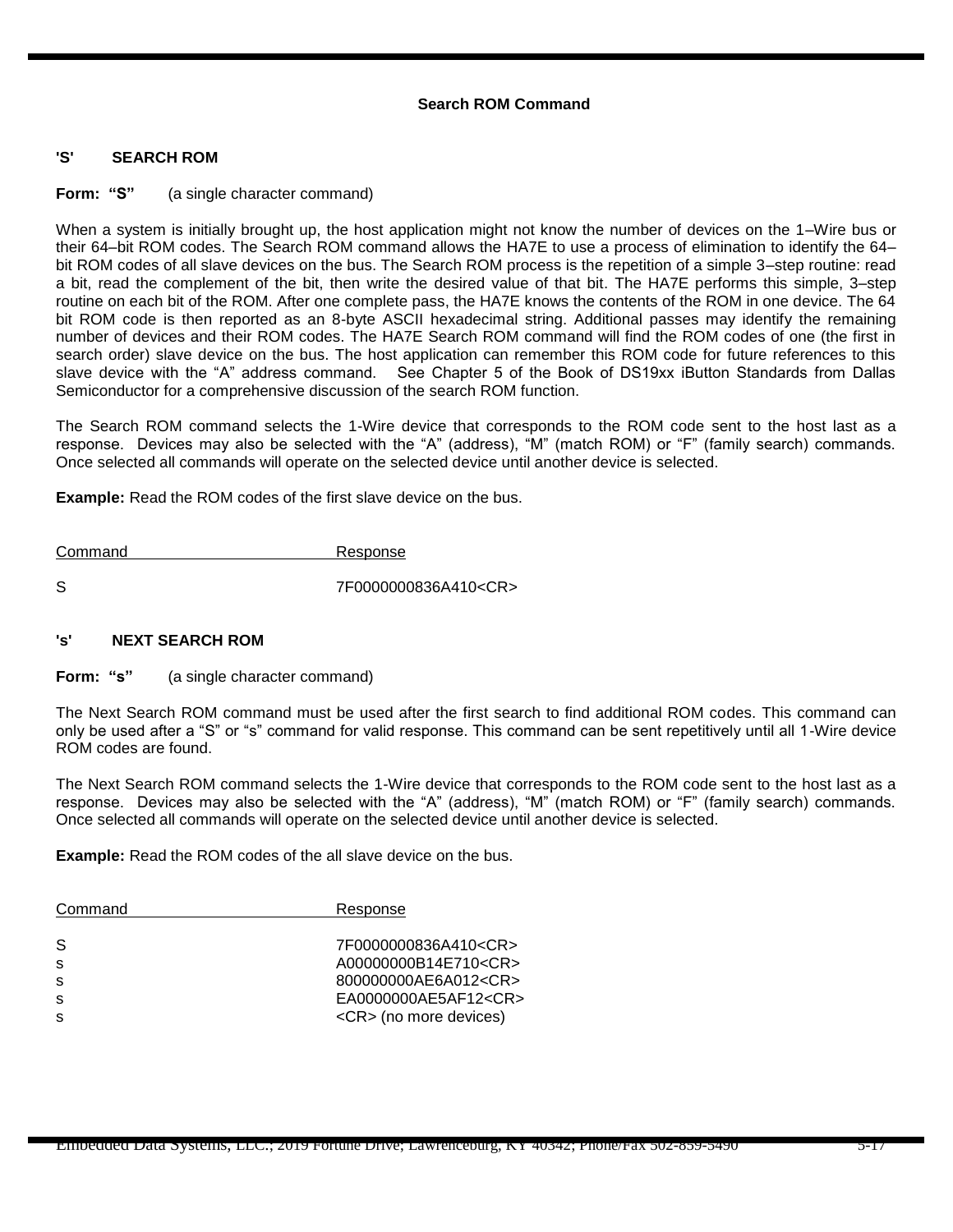#### **Family Search Command**

#### **'F' FAMILY SEARCH 'f' NEXT FAMILY SEARCH**

**Form: Fc** Where "F" is the command directive and "c" is the family code.

Family search speeds the process of selecting a specific device on the 1-Wire bus if the user knows the family code. In a network of many devices the user may wish to read, for example, the temperatures of all the DS1820 based sensors. The family search command "F10" can be used to locate the first sensor, the temperature can be read with the "W" command. Subsequent temperature sensors can be selected with the "f" command and read with the "W" command until all temperatures have been taken (indicated by a CR only response or a ROM code with a different family code response).

The Family Search command selects the 1-Wire device that corresponds to the ROM code sent to the host last as a response. Devices may also be selected with the "A" (address) or "S" (search) commands. Once selected all commands will operate on the selected device until another device is selected.

**Example:** Search for all DS1820/DS1920 temperature sensor devices on the bus, family code 10 and read the temperature data with the "W" command.

**Note:** After the first selection of a device with the desired family code, subsequent searches must be made with the "f" command until a <CR> only is returned indicating that all have been found.

| Command |                                                          | Response                                                                |  |  |  |
|---------|----------------------------------------------------------|-------------------------------------------------------------------------|--|--|--|
| F10     | (family search)<br>W0144 <cr> (convert command)</cr>     | 7F0000000836A410 <cr><br/><math>44 &lt; C</math>R<math>&gt;</math></cr> |  |  |  |
|         | (WAIT 350 MILLISEC. FOR CONVERSION TO COMPLETE)          |                                                                         |  |  |  |
| M       | (match ROM command)<br>WOABEFFFFFFFFFFFFFFFFFF <cr></cr> | 7F0000000836A410 <cr><br/>BE28000000FFFF274B72<cr></cr></cr>            |  |  |  |
| f       | (next family search)                                     | BD0000001D323910 <cr></cr>                                              |  |  |  |
|         | (WAIT 350 MILLISEC. FOR CONVERSION TO COMPLETE)          |                                                                         |  |  |  |
| M       | (match ROM command)<br>WOABEFFFFFFFFFFFFFFFFFF <cr></cr> | BD0000001D323910 <cr><br/>BE28000000FFFF274B72<cr></cr></cr>            |  |  |  |
| f       | (next family search)                                     | <cr> (no more DS1820/DS1920s)</cr>                                      |  |  |  |

Note: It can be seen from this example that the host does not need to maintain the ROM codes of the devices in the network in order to acquire data and communicate with them. This example uses the family search command to select the DS1820/DS1920 devices and the "W" command to acquire the temperature data.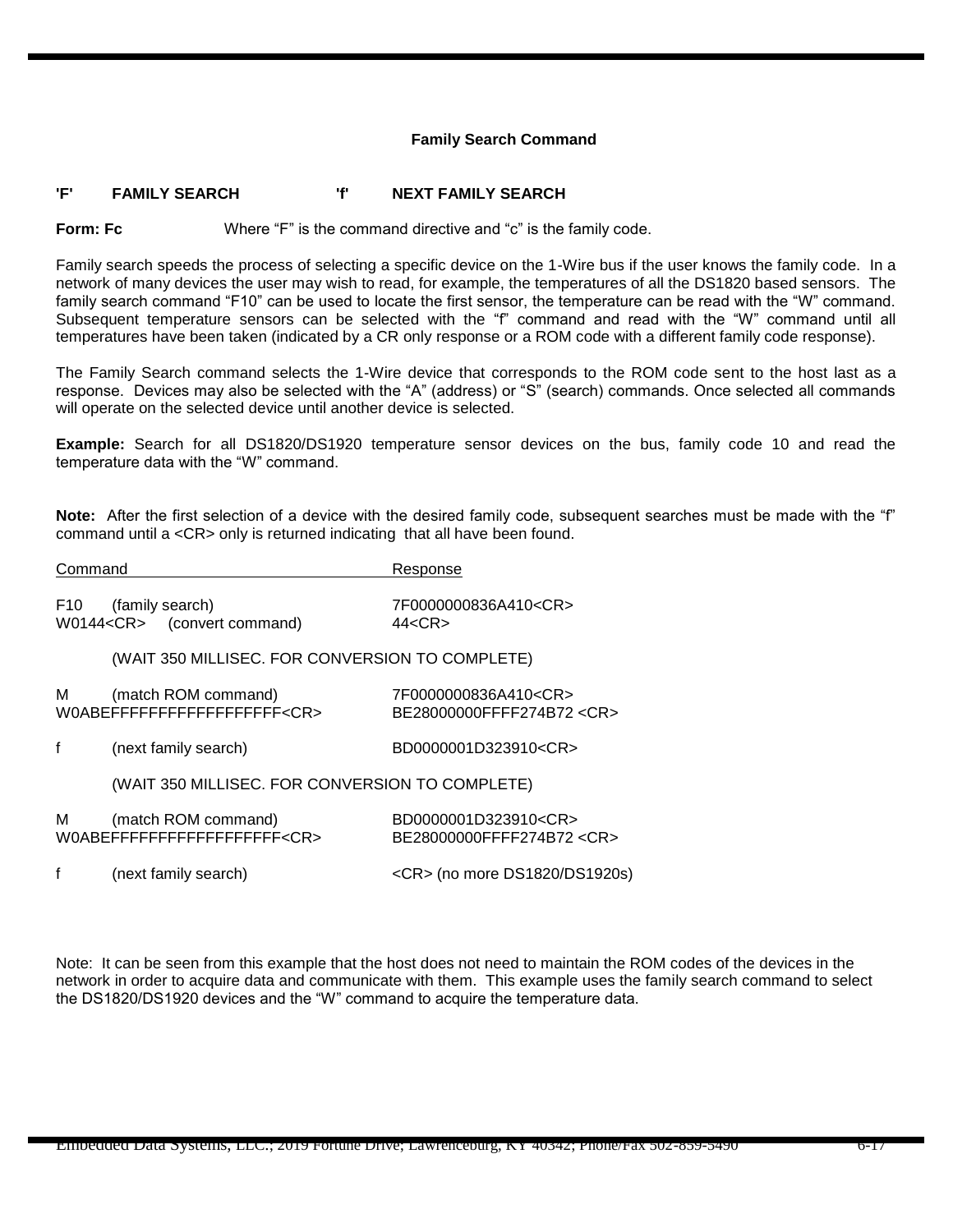#### **Conditional (Alarm) SEARCH Command**

#### **'C' CONDITIONAL SEARCH (ALARM SEARCH) 'c' NEXT CONDITIONAL SEARCH**

**Form: C** (a single character command) **Form: c** (a single character command)

The Conditional Search ROM command operates similarly to the Search command except that only those devices fulfilling a specific (device dependent) condition will participate in the search. This is a very powerful functional aspect of 1-Wire devices. This capability provides for very fast and efficient polling of the 1-Wire bus for devices that have activity of interest. See the individual device specifications from Dallas Semiconductor for details on the conditional search capability of a specific 1-Wire device.

The Conditional Search ROM command selects the 1-Wire device that corresponds to the ROM code sent to the host last as a response. Devices may also be selected with the "A" (address), "S" (search), "F" (family search) and "M" (match ROM ) commands. Once selected all commands will operate on the selected device until another device is selected.

**Example:** Search for all slave devices on the bus fulfilling the respective conditions for conditional search

Note: each 1-Wire device family may or may not support conditional search, see the individual device specifications for details.

| Command | Response                                           |
|---------|----------------------------------------------------|
| C       | 7F0000000836A410 <cr></cr>                         |
| C       | 0600000001C8BE12 <cr></cr>                         |
| C       | $\langle CR \rangle$ (no more devices with alarms) |

In the above example a D1820/DS1920 (family code 10) had an alarm condition and a DS2407 (family code 12) had an alarm condition pending. No other devices had alarms pending. See the individual device specifications for details on conditional (alarm) search capabilities.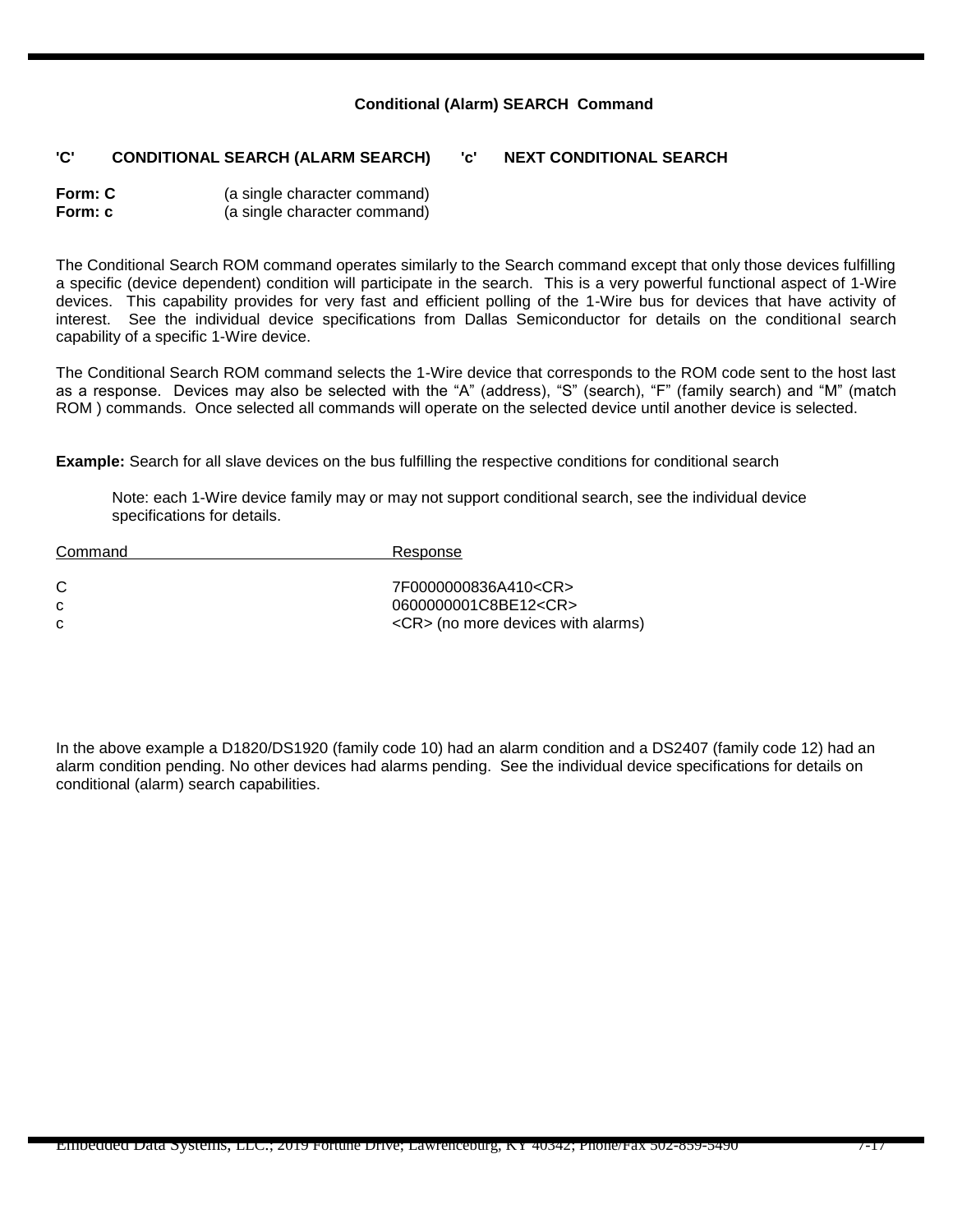#### **ADDRESS Select Command**

#### **'A' ADDRESS Select**

**Form: A***a***<CR>** Where "A" is the command directive and "a" is the ADDRESS.

The Address command is used to select a device on the 1-Wire bus. Once a device has been selected subsequent commands can operate on it without the need to select it again. The HA7E will remember the ROM code of a selected device and automatically use it when necessary to re-address the selected device without the users need to re-send the ROM code. ROM codes are determined with the "S" search, "M" match ROM and "F" family search commands.

The Address command selects the 1-Wire device that corresponds to the ROM code in the command. Devices may also be selected with the "F" (family search), "S" (search) or "M" (match ROM) commands. Once selected all commands will operate on the selected device until another device is selected.

**Example:** Select the DS2407 with a ROM code of "0600000001C8BE12", then read the channel info byte with the "W" command.

| Command                     | Response                   |
|-----------------------------|----------------------------|
| A0600000001C8BE12 <cr></cr> | 0600000001C8BE12 <cr></cr> |
| $W04F5FFFFFF5$ CR>          | F5FFFFA6 <cr></cr>         |

The channel info byte is A6, the last byte. (See the DS2407 specification from Dallas Semiconductor.)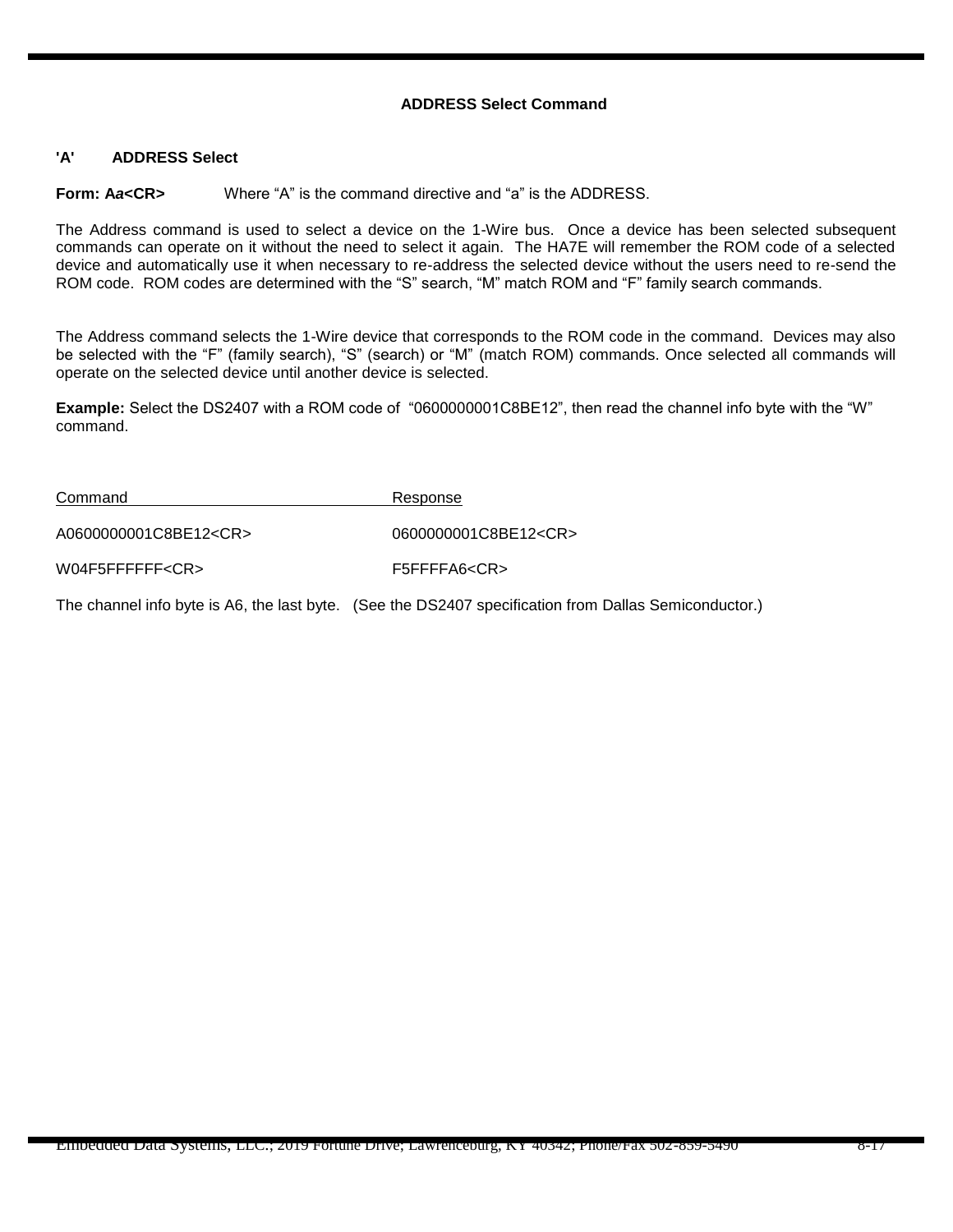#### **MATCH ROM Command**

#### **'M' Reset device and send the Match ROM command for the current device.**

#### **Form: "M"** (a single character command)

The Match ROM command is used to reset and re-select the current device on the 1-Wire bus. Once a device has been selected subsequent commands can operate on it without the need to select it again. The HA7E will remember the ROM code of a selected device and automatically use it when necessary to re-address the selected device without the users need to re-send the ROM code. ROM codes are determined with the "S" search, "M" match ROM and "F" family search commands.

The Match ROM command resets and selects the current 1-Wire device and responds with the ROM code of that device. Devices may also be selected with the "F" (family search), "S" (search) or "M" (match ROM) commands. Once selected all commands will operate on the selected device until another device is selected.

**Example:** Reset and re-select the DS2407 currently addressed then read the channel info byte with the "W" command.

| Command | Response |
|---------|----------|
|         |          |

M 0600000001C8BE12<CR>

W04F5FFFFFF<CR>FFFFF<CR>FFFFA6<CR>

The channel info byte is A6, the last byte. (See the DS2407 specification from Dallas Semiconductor.)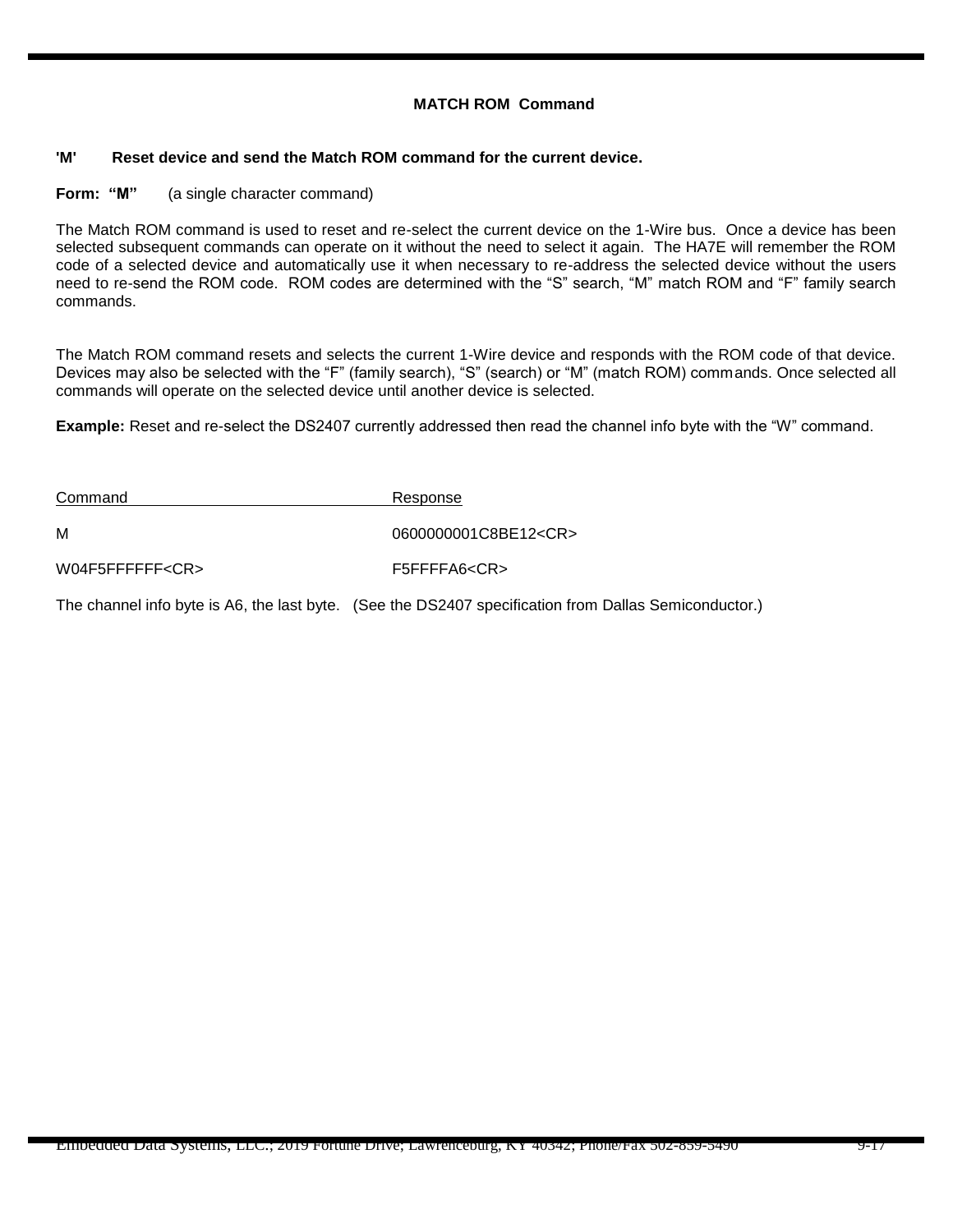#### **WRITE-ONE /READ BIT Command**

#### **'O' WRITE-ONE/READ BIT and 'Z' WRITE-ZERO BIT COMMANDS**

**Form: "O" or "Z"** ( single character commands)

The bit write/read command is the lowest level 1-Wire command. This command allows a single bit, either zero (0) or one (1) to be read from the bus or a (1) to be written to the bus. This function is provided to allow direct manipulation of 1- Wire devices and is not normally required.

On a 1-Wire bus the bus master (HA7E) writes a one (1) by setting the bus voltage low for a short time (See Chapter 1 of the Book of DS19xx iButton Standards from Dallas Semiconductor for details). A bus master writes a zero (0) by setting the bus voltage low for a longer time. When a slave device needs to communicate a one (1) bit it simply does nothing during the bus master write of a one (1) time slot. When a slave device needs to communicate a zero (0) bit it holds the bus master write one (1) time slot low for the longer time indicative of a zero (0) time slot. This allows the slave device to communicate both zero and one bits without the need to drive the bus. The 1-Wire bus master does the bus driving. A slave device only needs to hold the bus low during time slots that it wishes to communicate a zero (0) bit value. The only condition under which the slave drives the bus is during reset presence.

The "O" command is both a write bit and read bit command. When the bus master is writing bits both "O" and "Z" commands apply. When the bus master is reading bits only the "O" command applies. When reading a bit the response to a "O" command may be either "0" or "1" depending on weather or not the slave device holds the bus low to indicate a "0" bit.

The block command "W" performs this same function on blocks of data.

**Example:** Write a zero "0" on the bus.

| Command              | Response |
|----------------------|----------|
| (write a 0 bit)<br>Z | 0 < CR   |
| (write a 1 bit)<br>റ | 1 < CR   |
| (read a 1 bit)<br>റ  | 1 < CR   |
| (read a 0 bit)       | ()حل     |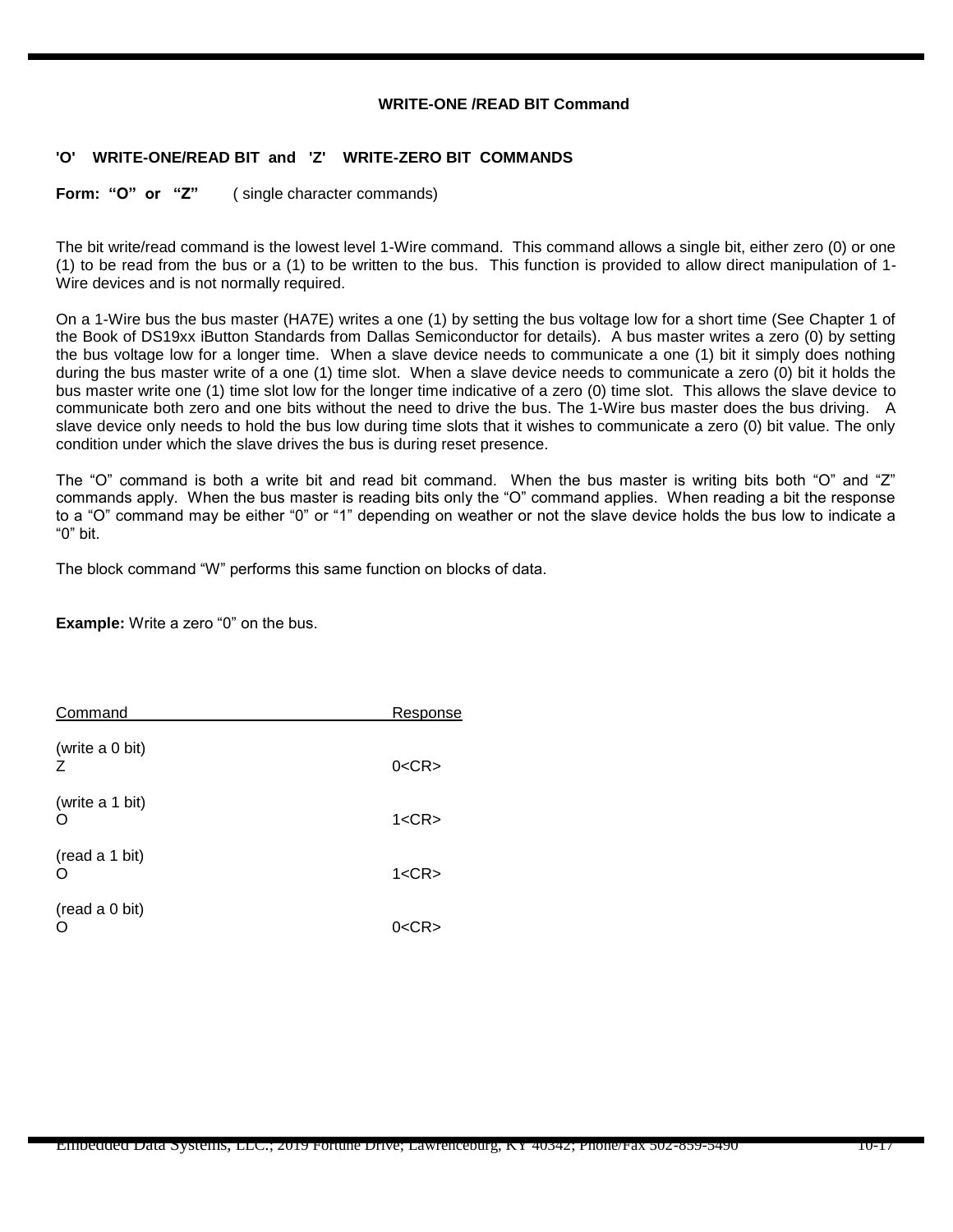#### **RESET Command**

**'R' 1-WIRE RESET.**

**Form: "R"** (a single character command)

The Reset command generates a reset pulse and determines if any slave devices are on the 1-Wire bus.

**Example:** Reset the 1-Wire bus and determine if any slave devices are present.

Command Response

(no checksum) R <CR>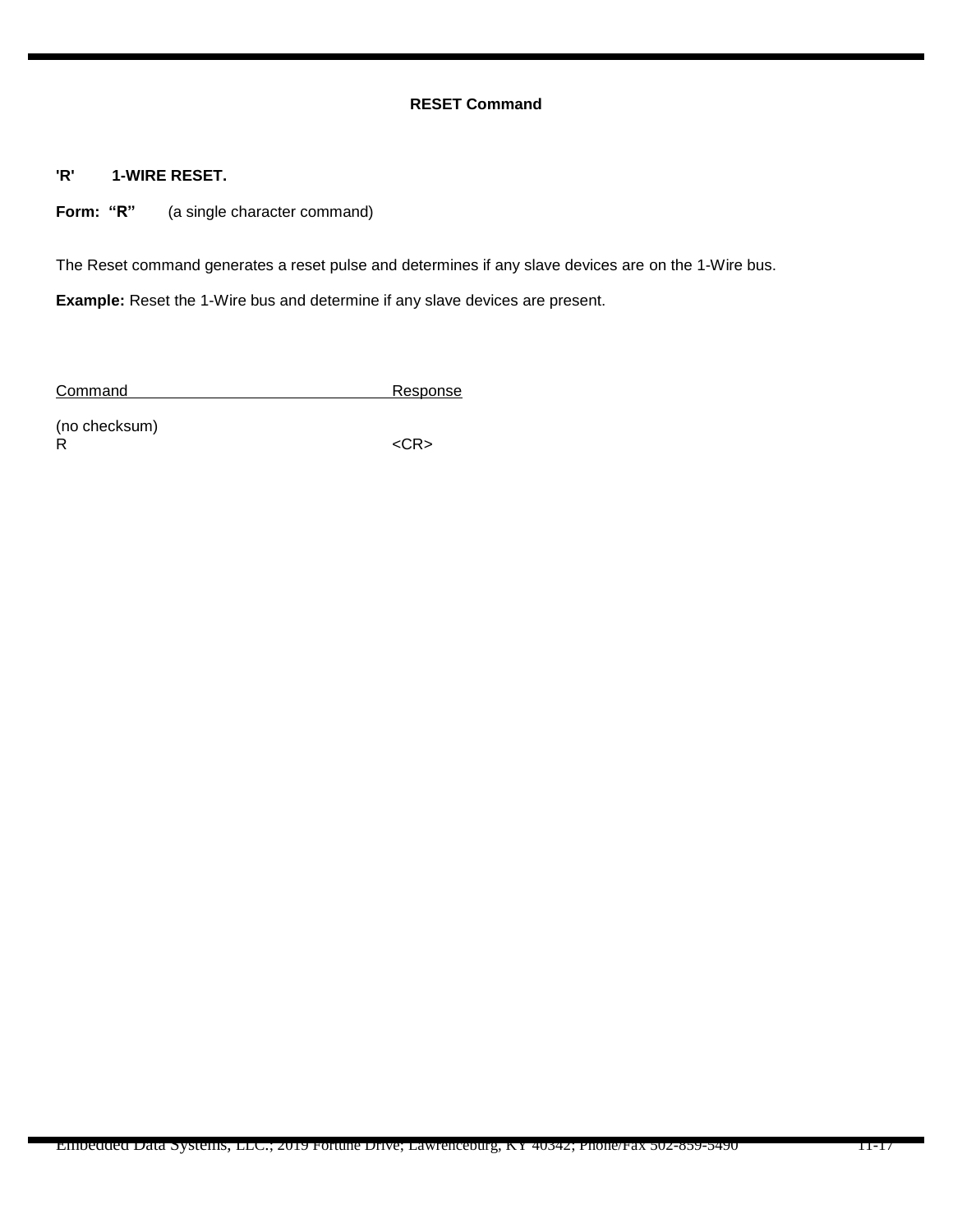#### **READ PAGE Command**

#### **"G' READ PAGE. and "g" Read NEXT PAGE Command.**

**Form:** Gp Where "G" is the command directive and "p" is the page number.

The Read Pages command allows one page of data to be read from an iButton or 1-Wire memory device. No assumptions are made about the nature of the contents of the page. See the "L" (read file record) command for details on how to read Touch Memory File (TMEX™) records.

**Example:** Read two pages of data starting at page 0F from the DS1996 with ROM code EF00000003B7890C.

Command Response

AEF00000003B7890C<CR> AEF00000003B7890C <CR>

1D2E0001142E0001142E0001132E0001112E0001132E0001122E00011210CA42<CR>

1D2E00010E2E00010D2E0001102E00010F2E00010F2E0001102F00010D11A299<CR>

## 1D2E00010D2E00010E2E00010F2E00010D2F0001122F0001122F00011312BBD0<CR>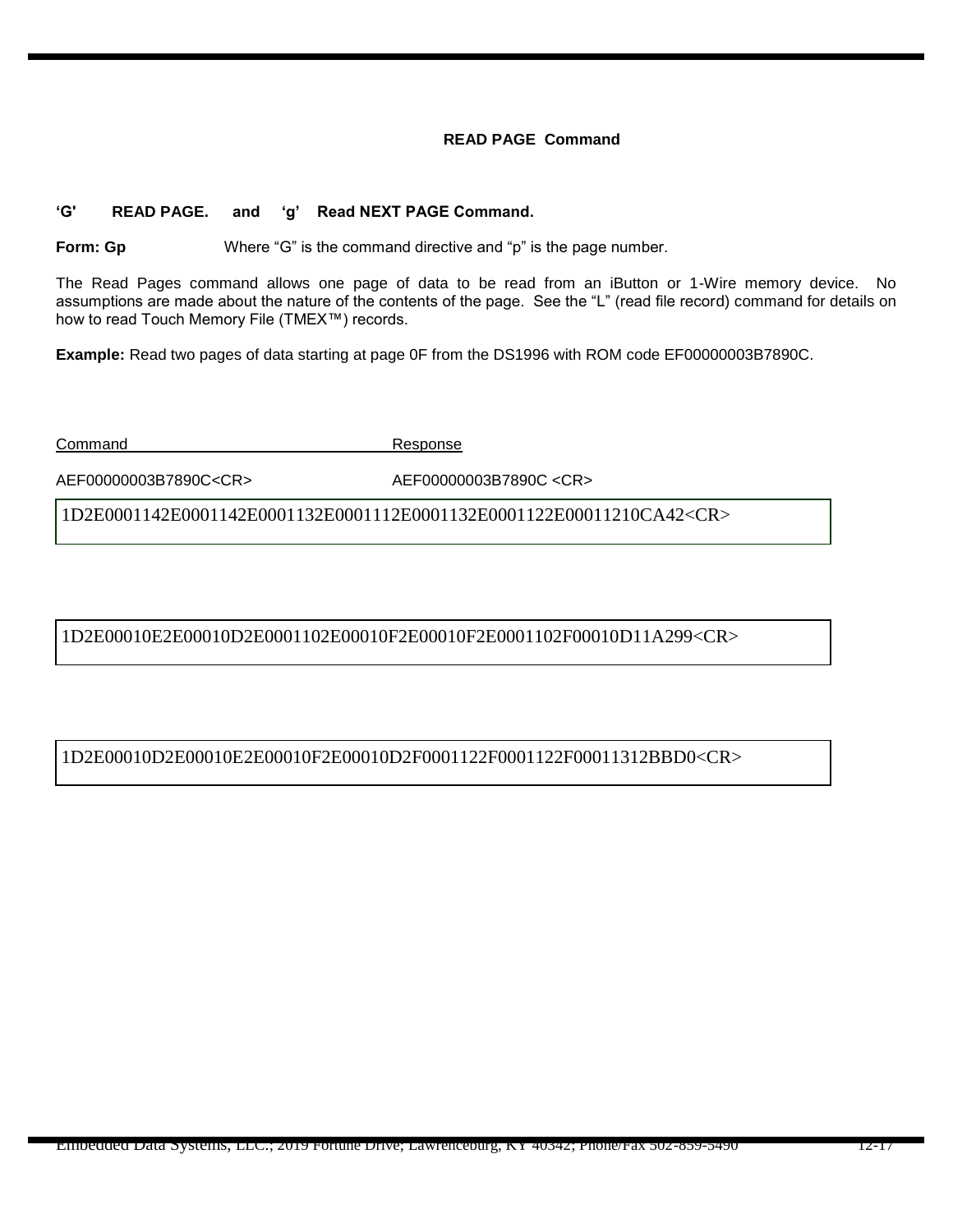#### **READ FILE RECORD Command**

#### **'L' READ FILE RECORD and 'l' READ NEXT FILE RECORD**

**Form:** Lp Where "L" is the command directive and "p" is the page number.

The Read File Record command allows one TMEX™ file record to be read from an iButton or 1-Wire memory device. CRC16 is checked on the record and if the record is not a valid Touch Memory File record an error code (BEL, 07) is generated. The byte count, continuation code and CRC16 bytes are stripped from the file record before it is sent. See Chapter 7 of the Book of DS19xx iButton Standards from Dallas Semiconductor for a comprehensive discussion of the Touch Memory File Structure.

**Example:** Read two records of a file starting at page 0F from the DS1996 with ROM code EF00000003B7890C. Then read the next record of the file after these two.

Command Response

AEF00000003B7890C<CR> <CR>

2E0001142E0001142E0001132E0001112E0001132E0001122E000112<CR>

#### 2E0001102E00010F2E0001112F00010F2E00010E2E0001102E00010E<CR>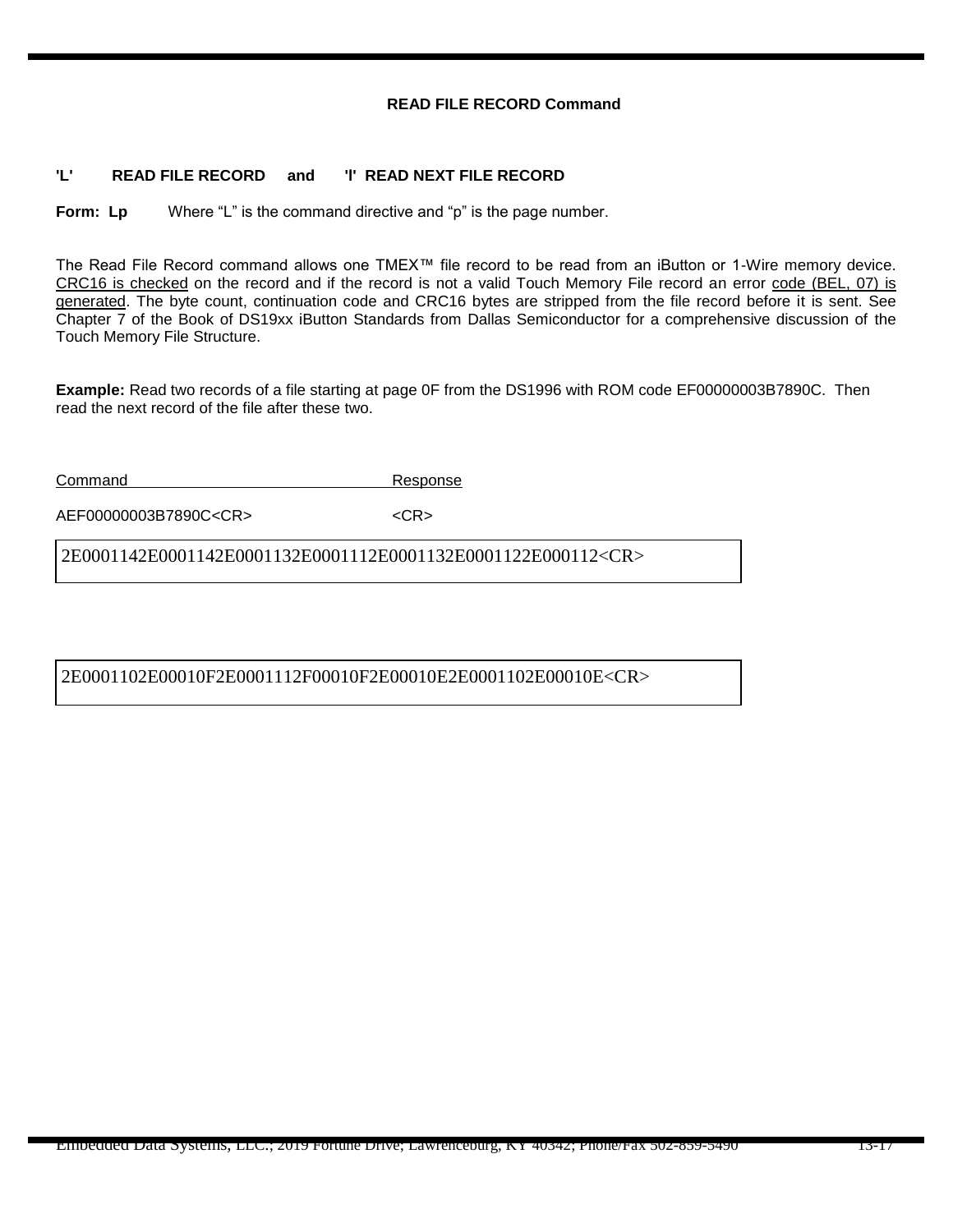#### **WRITE File RECORD Command**

#### **'U' WRITE File RECORD AT PAGE WITH CRC16.**

#### **Form: U***p***{***data***}***<CR>*

Where [I] is the write record directive, **p** is the page number of the record to be written, **data** is a 0 to 28 byte hex string representing the data to write into the selected page. See Chapter 7 of the Book of DS19xx iButton Standards from Dallas Semiconductor for a comprehensive discussion of the Touch Memory File Structure.

The "U" command will always write 28 bytes of data even if the user provides less than 28 bytes. The application may require that the user write all 28 bytes each time. This command will automatically set the continuation pointer to the next page, this limits the use to files that have contiguous records.

The HA7E can only write to 1-Wire devices and iButtons in Touch Memory File Structure records. However, the user can directly communicate with any 1-Wire device or iButton using the block write/read commands; "W". The block commands support all device functions.

**Example:** Write the record "HA7 is Easy To USE" into the file that contains page 21 (hex) of the DS1996 with ROM code EF00000003B7890C.

| Command                                           | Response   |
|---------------------------------------------------|------------|
| AEF00000003B7890C <cr></cr>                       | $<$ CR $>$ |
| I21484137206973204561737920544F20555345 <cr></cr> | $<$ CR $>$ |

*p*=21, the page number of the file record to write to.

*data,* data ,484137206973204561737920544F20555345 = "HA7 is Easy To USE" in ASCII hex.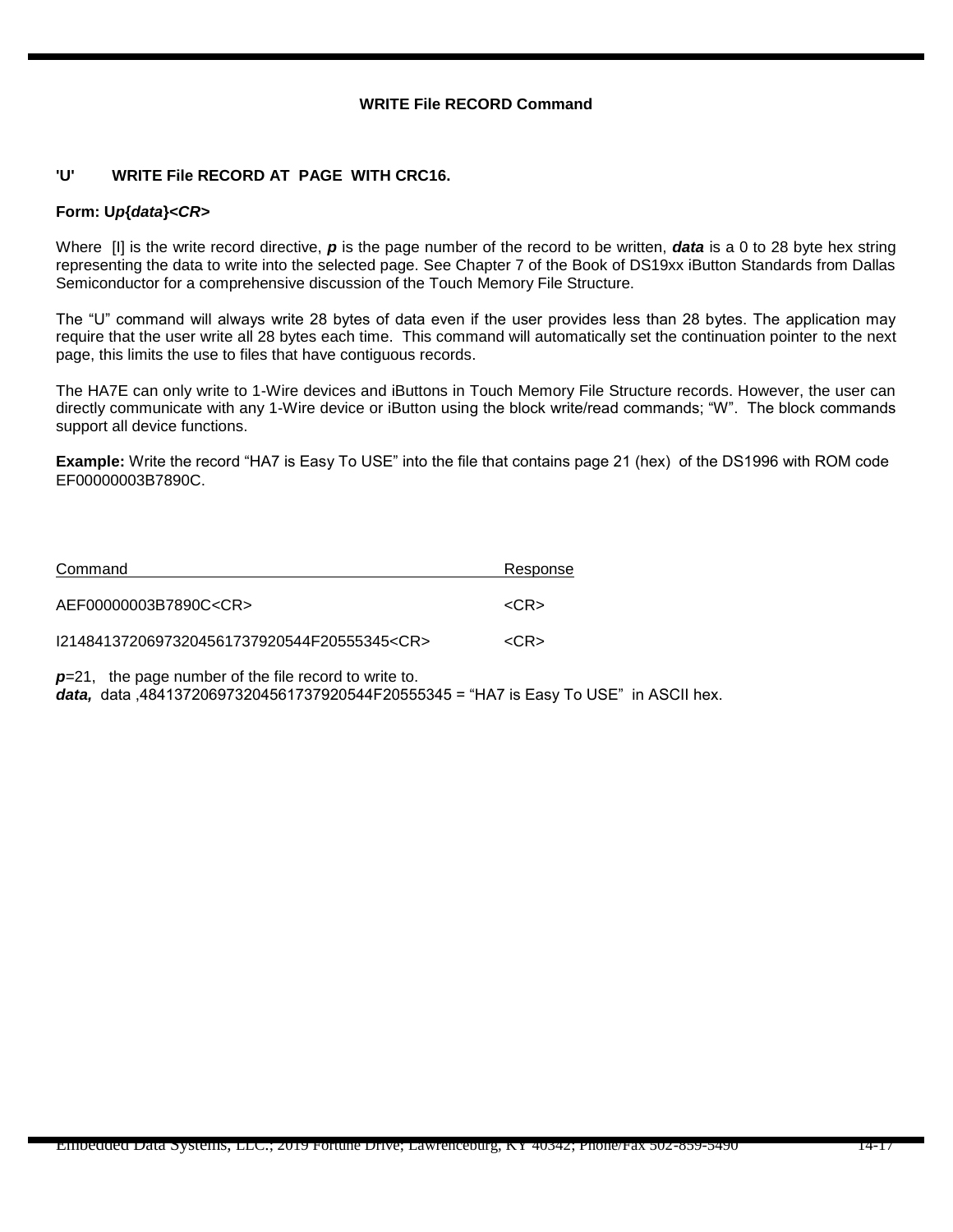#### **WRITE/READ BLOCK Commands**

**'W'** 

#### **Form: W***b***{***data***}<CR>**

Where *b* is byte count to write and *data* is the block to write onto the 1-Wire bus (1-32) bytes.

The write/read block commands are very similar to the write/read bit command. The block commands performs the bit write/read functions on blocks of data up to 32 bytes long.

The block write/read commands are the most powerful of the 1-Wire commands provided by the HA7E. These commands allow blocks of data, either zeros (0) or ones (1) to be written or read on the bus. This function is provided to allow direct manipulation of 1-Wire devices and can provide interface to all 1-Wire device functions.

On a 1-Wire bus the bus master (HA7E) writes a one (1) by setting the bus voltage low for a short time (See Chapter 1 of the Book of DS19xx iButton Standards from Dallas Semiconductor for details). A bus master writes a zero (0) by setting the bus voltage low for a longer time. When a slave device needs to communicate a one (1) bit it simply does nothing during the bus master write of a one (1) time slot. When a slave device needs to communicate a zero (0) bit it holds the bus master write one (1) time slot low for the longer time indicative of a zero (0) time slot. This allows the slave device to communicate both zero and one bits without the need to drive the bus. The 1-Wire bus master does the bus driving. A slave device only needs to hold the bus low during time slots that it wishes to communicate a zero (0) bit value.

The "W commands is both a write-block and read-block command. The bus master always writes, even when reading. The bus master writes 1 time-slots whenever it wishes to write a 1 bit or when it wishes to read a bit from a selected slave. When reading a bit the response to a write 1 time-slot may be either "0" or "1" depending on weather or not the slave device holds the bus low to indicate a "0" bit. The block write/read commands will send up to 32 bytes of 8-bits each onto the 1-Wire bus and record the slave response and send it back as a command response. This is a very powerful and efficient technique for communicating with 1-Wire slaves.

**Example:** Select the DS2407 with ROM code 2400000007377212, issue the Channel Access command and read the Channel Info Byte which contains the input latches, output latches and sensed levels of the two I/O lines PIOA, PIOB.

Command Response

A2400000007377212<CR> 2400000007377212<CR> W04F5CFFFFF<CR> F5CFFF47 <CR>

Note: 4 bytes were written and 4 bytes were read. The last byte written FF is a read byte corresponding to the reading of the Channel Info Byte in the DS2407. See the DS2407 specification from Dallas Semiconductor for more details on the operation of the DS2407.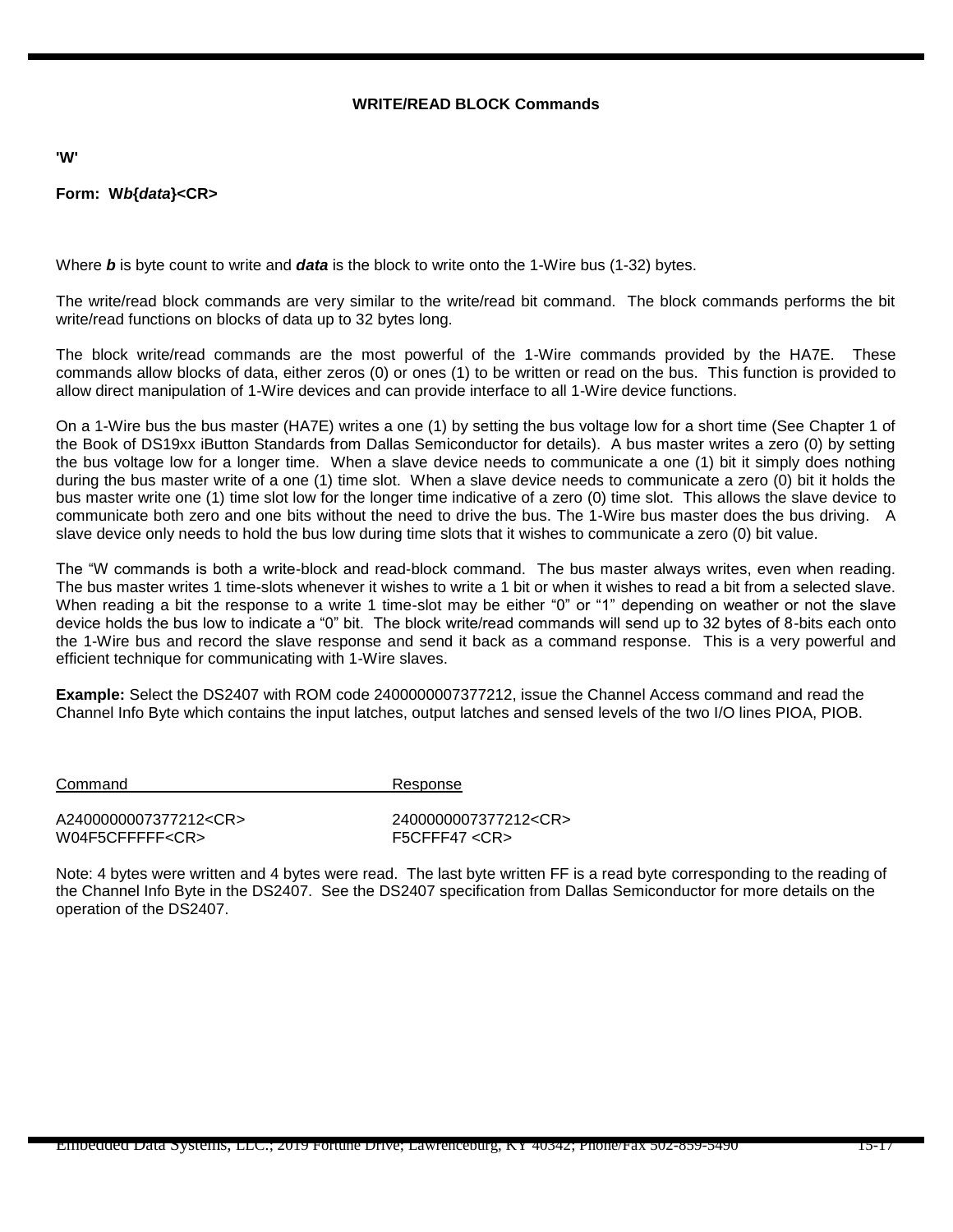#### **POWER DOWN Command**

**'P' 1-WIRE POWER DOWN.**

**Form: "P"** (a single character command)

The Power Down command will cause the1-Wire bus voltage to be reduced to 0 volts.

Command Response

(no checksum) P < CR>